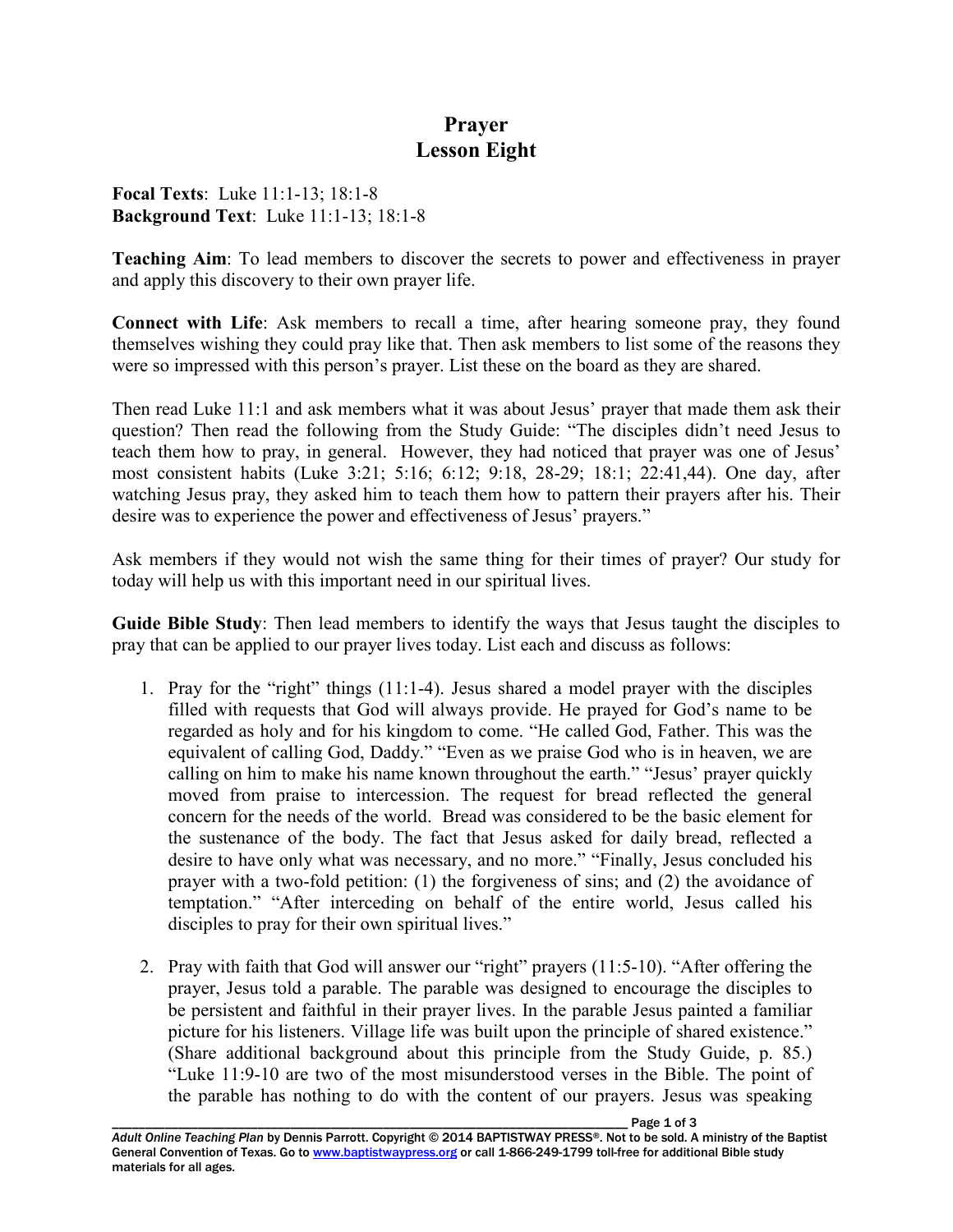specifically about the commitment to prayer and persistence in prayer. The focus was on bold asking, not on what we are to ask for." "If we pray selflessly (as modeled in Jesus' prayer), and persistently, God will answer our prayers. The joyful point of Jesus' parable is that we have the certainty of God's response to bold and persistent prayer."

- 3. Remember that you are praying to a loving and gracious God who wants to answer our "right" prayers (such as a prayer for the Holy Spirit) (11:11-13). "This parable, like the one before it, was told to contrast the frail and imperfect nature of human love, as compared to the perfect love of God. If a fallible human father knows how to love his child, how much more will a perfect heavenly father know how to love his own?"
- 4. Pray often and with persistence for the "right" things (such as justice for the people) (18:1-8). "As the disciples awaited his return, he encouraged them to pray constantly, especially in difficult times." (Share background material about this parable from the Study Guide.) "If this heartless judge would finally do the right thing for the wrong reasons, how much more likely is it that our perfect Judge in heaven will do the right thing, and for all the right reasons!"

**Encourage Application**: Then ask members to list the secrets to power and effectiveness in prayer. These will include the following:

- 1. Pray for the "right" things. In this passage we are told to pray for God's name to be praised; for his kingdom to be complete; for daily needs; for forgiveness of sins; for deliverance from temptation; for the presence of the Holy Spirit; and for justice for God's people. Ask members to suggest some additional things that would be "right" to pray for that we know God would want us to have. Then ask them to suggest some things that can be included in our prayers but without the assurance that our requests will be granted. The first key to power and effectiveness in prayer is to pray for those things that we know, beyond a doubt, that God would want us to have.
- 2. Pray with faith. It is not that we are trying to force God to do something that he doesn't want to do. Our persistence reveals to God that we are ready to receive what he wants us to have. If our prayers are correct, we can pray with great confidence that our prayers will be answered.
- 3. Remember that we are praying to a loving and gracious God. God wants us to have every blessing and spiritual gift that we need to accomplish his will in our lives.
- 4. God's response to our "right" prayers may not be immediate. It is a good thing to repeat our prayers often and with persistence. Good fellowship with God can occur when we are praying often for what we know He wants to do in our lives and for others.